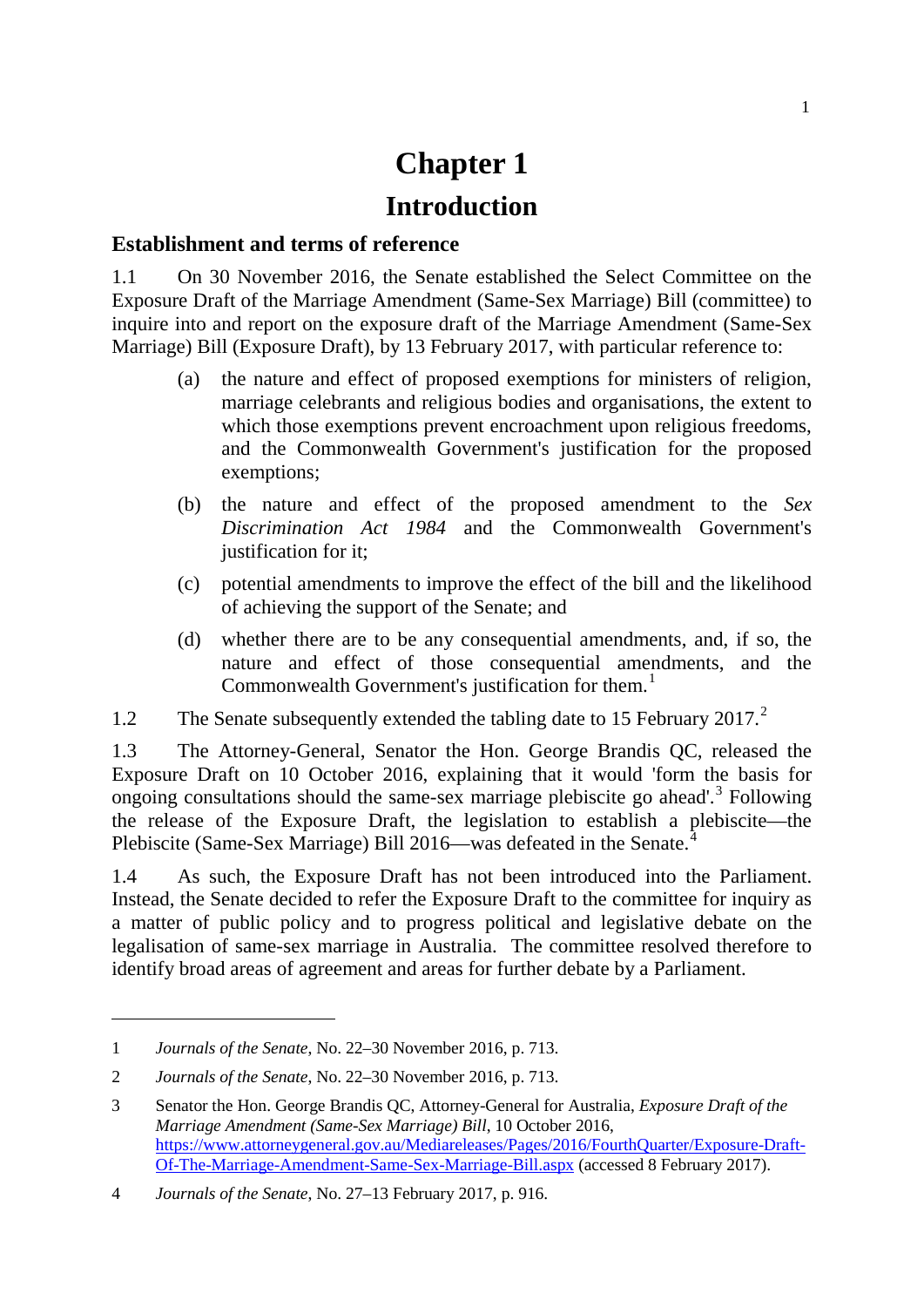### **Conduct of the inquiry**

1.5 The committee advertised the inquiry on its website and wrote to a number of organisations and individuals, inviting submissions by 13 January 2017. In response, the committee received approximately 4800 submissions to the inquiry.

1.6 At the start of the inquiry, the committee resolved to accept only submissions that strictly addressed the terms of reference, with a particular focus on the following areas:

- the proposed exemptions in the Exposure Draft for ministers of religion, marriage celebrants, and religious bodies and organisations to refuse to conduct or solemnise marriages, and the extent to which those exemptions prevent encroachment upon religious freedoms;
- the nature and effect of the proposed amendment to the *Sex Discrimination Act 1984* (Cth) (Sex Discrimination Act); and
- whether there should be any consequential amendments to the bill, or any other Act, and, if so, the nature and effect of those consequential amendments.<sup>[5](#page-1-0)</sup>

1.7 In line with this resolution, about 400 submissions were published on the committee's website. These submissions are listed in Appendix 1.

1.8 A further approximately 1200 submissions were categorised as submissions expressing general support for, or opposition to, the Exposure Draft. Many of these general statements did not refer to the provisions in the Exposure Draft, nor did they address or provide commentary on the substantive issues that the committee identified.

1.9 For administrative purposes, about 3200 submissions were categorised as 'form letters' (or variations of form letters).[6](#page-1-1) In general, these submissions presented submitters' views on same-sex marriage and expressed general support for, or opposition to, the Exposure Draft. The majority of form letters did not, however, contain substantive commentary.

1.10 The committee held public hearings for this inquiry on 23 January 2017 in Melbourne, 24 January 2017 in Sydney, and 25 January 2017 in Canberra. The witnesses who appeared before the committee are listed in Appendix 2.

2

-

<span id="page-1-0"></span><sup>5</sup> [http://www.aph.gov.au/Parliamentary\\_Business/Committees/Senate/Same\\_Sex\\_Marriage](http://www.aph.gov.au/Parliamentary_Business/Committees/Senate/Same_Sex_Marriage) (accessed 8 February 2017)

<span id="page-1-1"></span><sup>6</sup> A submission was categorised as a form letter where it contained a specific, or easily identifiable, template of words. A submission was included as a variation to a particular form letter where the template of words was modified but could still be identified as having derived from a form letter, or where the template was supplemented with additional material.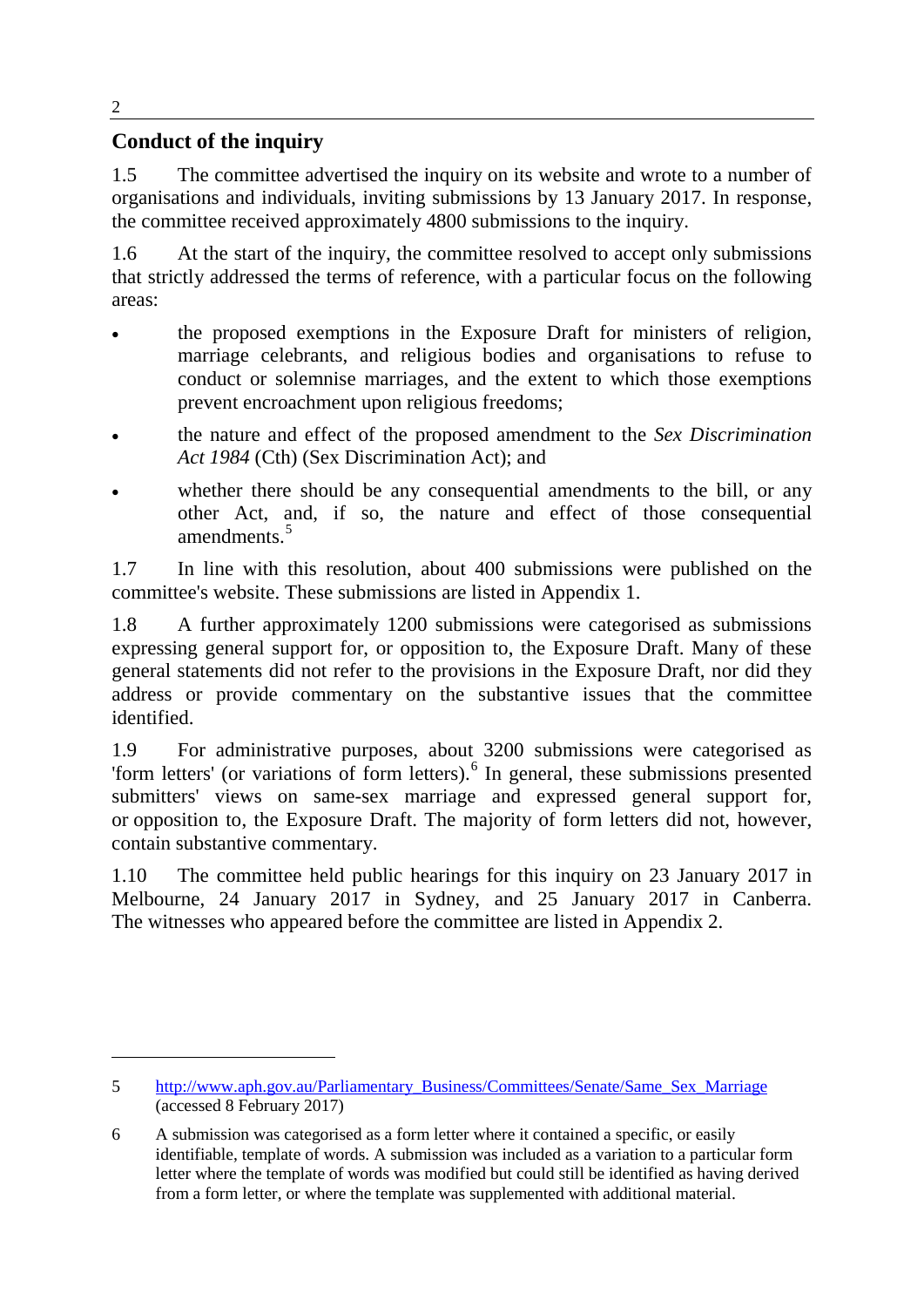1.11 The committee thanks all the organisations and individuals who made submissions, and who gave evidence to assist the committee in its deliberations on the Exposure Draft. The committee appreciates that the inquiry has been undertaken within a short time frame.

## **Terminology**

1.12 This report uses terminology contained in the Exposure Draft and in the terms of reference for the inquiry. The committee acknowledges that some of this terminology is not ideal. For example, 'same-sex' is not an inclusive term, 'sex' is not consistently defined in federal, state and territory laws, and 'exemption' is not a term used in federal anti-discrimination law. The committee recognises and bears in mind the limitations of this terminology. In addition, the report interchangeably uses the terms 'human rights' and 'rights'.

1.13 It should also be noted that at no point in the Exposure Draft is the word 'exemption' used. Instead, this term has been used as short hand to describe the protection of religious organisations and individuals from claims under antidiscrimination law, which is the legal effect of key clauses in the Exposure Draft.

## **Key provisions of the Exposure Draft**

1.14 The Exposure Draft comprises one schedule of amendments to the *Marriage Act 1961* (Cth) (Marriage Act) and the Sex Discrimination Act, with application and transitional provisions. The key features are:

- definition change—the definition of 'marriage' would change to mean 'the union of 2 people to the exclusion of all others, voluntarily entered into for life' (amended subsection 5(1) of the Marriage Act);
- specific exemptions:
	- the current exemption for ministers of religion would be amended, and introduced for marriage celebrants, to allow a specific right to refuse to solemnise same-sex marriages based on 'conscientious or religious beliefs' (proposed new subparagraph 47(3)(b)(iii) and proposed new subsection 47A(1) of the Marriage Act, respectively);
	- in the case of ministers of religion, refusals to solemnise same-sex marriages could also be based on conformity with religious doctrines, tenets or beliefs, or to avoid injury to the religious susceptibilities of adherents of the minister's religion (proposed new subparagraphs  $47(3)(b)(i)$ -(ii) of the Marriage Act);
	- on these same grounds, religious bodies and religious organisations would be granted the right to refuse facilities, goods or services for, or reasonably incidental to, the solemnisation of a same-sex marriage (proposed new subsection 47B(1) of the Marriage Act);
- other provisions: